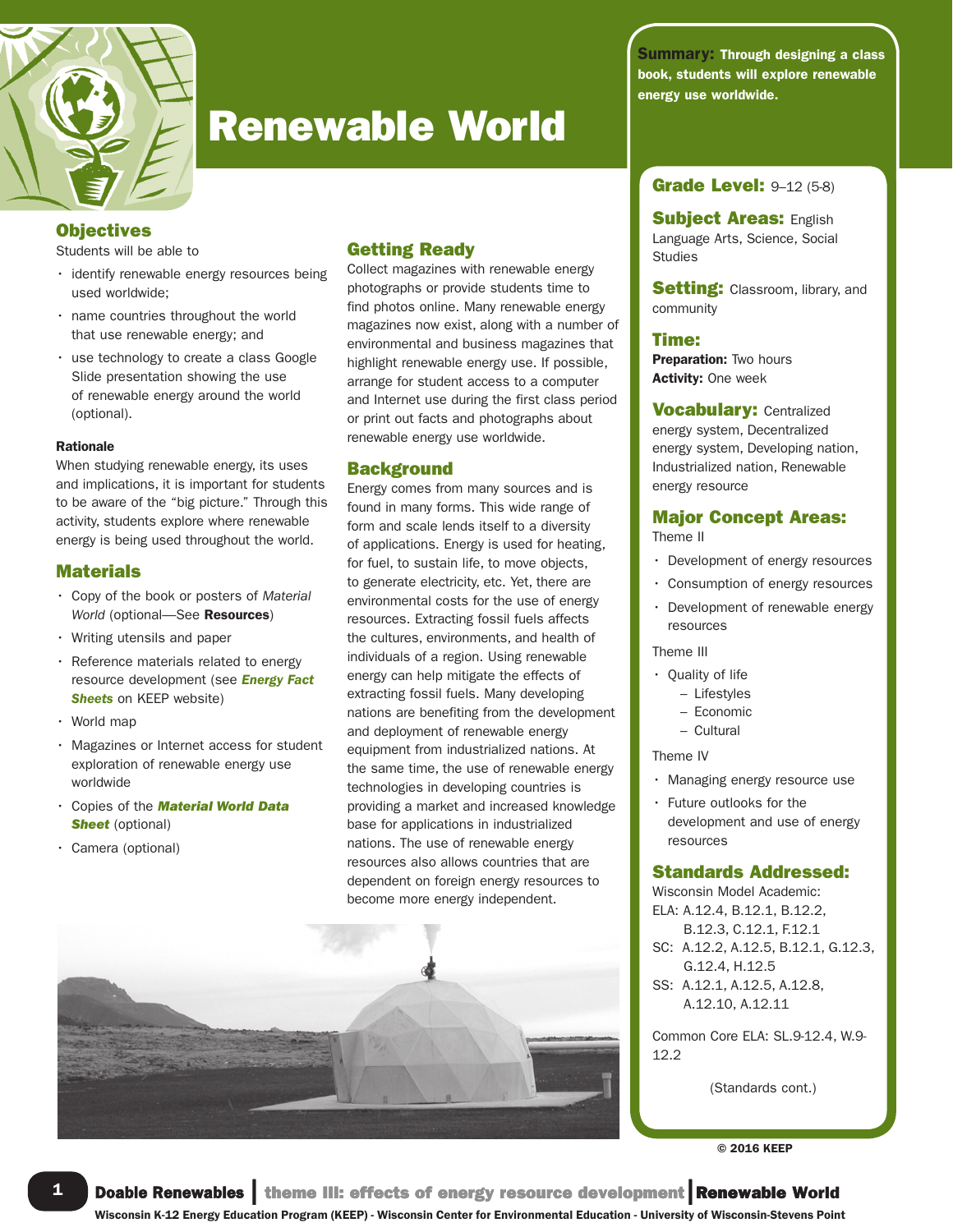NGSS: MS-ESS3-4, MS-ESS3-5 SEP: Asking Questions adn Defining Problems DCI: ESS3.C: Human Impacts on Earth Systems; ESS3.D: Global Climate Change CCC: Stability and Change

Renewable energy is being promoted worldwide. For instance, in Europe, SunDay is an annual celebration of the power of the sun. On this day, a wide variety of events happen to promote renewable energy. In southern African countries, workshops are held on rural energy and electrification through renewable energy. In Australia, renewable energy is being promoted through industry development.

In every country, renewable energy can be found. Yet, support for renewable energy varies within and among countries, cultures, and governments. Support for renewable energy development is influenced by society and politics. Sociopolitical processes result in laws and regulations that govern renewable energy development, availability, and use. Access and zoning laws are developed to guide, and sometimes hinder, renewable energy system placement and installation. While renewable energy technologies use clean sources of energy that have a lower environmental impact than nonrenewable energy sources, there are still environmental costs involved in the development, manufacturing, distribution, and installation of renewable energy technologies. Each renewable energy technology and its application (e.g., centralized or decentralized) has unique environmental costs and benefits.

# Procedure

## **Orientation**

Allow students to begin thinking about other countries and the material objects they might own. Pass out the *Material World* Book(s) or provide groups of students with one of the *Material World* posters. HINT: Buy one book, tear out the main "country

portrait page" showing the material goods from their homes, and laminate the photos. This will provide you with a classroom set of *Material World* photos.

Assign each student, or group of students, a country (or have them select one). Give each student, or group of students, a *Material World Data Sheet*. Allow students ten minutes to look at the photo(s) from the country they were assigned or chose and have them locate vehicles, phones, computers, televisions, and stoves (you may change the items they look for). Have them place the number of each item in the correct column on the *Material World Data Sheet*.

Once students are done with their country, place a *Material World Data Sheet* on an overhead projector/document cam and have each group share the number of each item with the rest of the class. Fill in the table so all the students can see the totals. At the bottom of the chart in the "Our Group" row, survey the class and place the average of the class data for each item.

Ask the students if they are surprised that the world's "wealth" is not equal. Are they surprised at the number of countries that seem to have versus those that have not? Ask the students if they believe there is a connection between consumerism and energy. Have them elaborate on what that connection might be (i.e. it takes energy to create material goods and transport those products to different locations). Ask students to elaborate on how social media and the Internet are contributing to consumerism.

Have students focus on the evidence from their *Material World Data Sheet*. Ask them if they think there is a correlation between energy consumption and the amount of material goods countries seem to have in their possessions. Some ideas may include that the countries that have more and varied sources of energy may have the ability to create more material

goods and/or the residents of those countries might have more money to buy more material goods. Ask students why some of the families featured don't have all of the goods that the family from the USA has. Ask the students what might happen to our environment if every family, in every country, was able to buy or obtain all of the material goods that were included in the photo of the family from the USA. Discuss whether they think some countries throw away too many things. Have them provide examples. Ask students how we might be able to reduce the amount of energy needed to produce all of the goods we own. Discuss how the utilization of renewable energy would still allow us to make material goods while lessening the consumption of fossil fuels.

Ask students where in the world they know renewable energy is being used today. Students may need to be prompted with the reminder that renewable energy refers to solar, water, wind, biomass, and geothermal resources. Students may identify hydroelectric dams in Wisconsin, geothermal technologies in Iceland, solar cookers in Nicaragua, wind farms in Spain, and biomass in Asia. They may come up with a long list of specific uses, or simply 'guesses' based on prior knowledge.

#### **Steps**

- 1. Inform the class they are going to develop a picture book of renewable energy use around the world. Optional: Students can make a Google Slide presentation of renewable energy around the world. The teacher can begin a slide presentation and ask each student/group to add a slide which will showcase the renewable energy utilization of assigned country. When it is complete, it can be a shared resource for the entire class.
- 2. The class can work together or can be divided into small groups with each group having one country or continent to research. Make sure that within the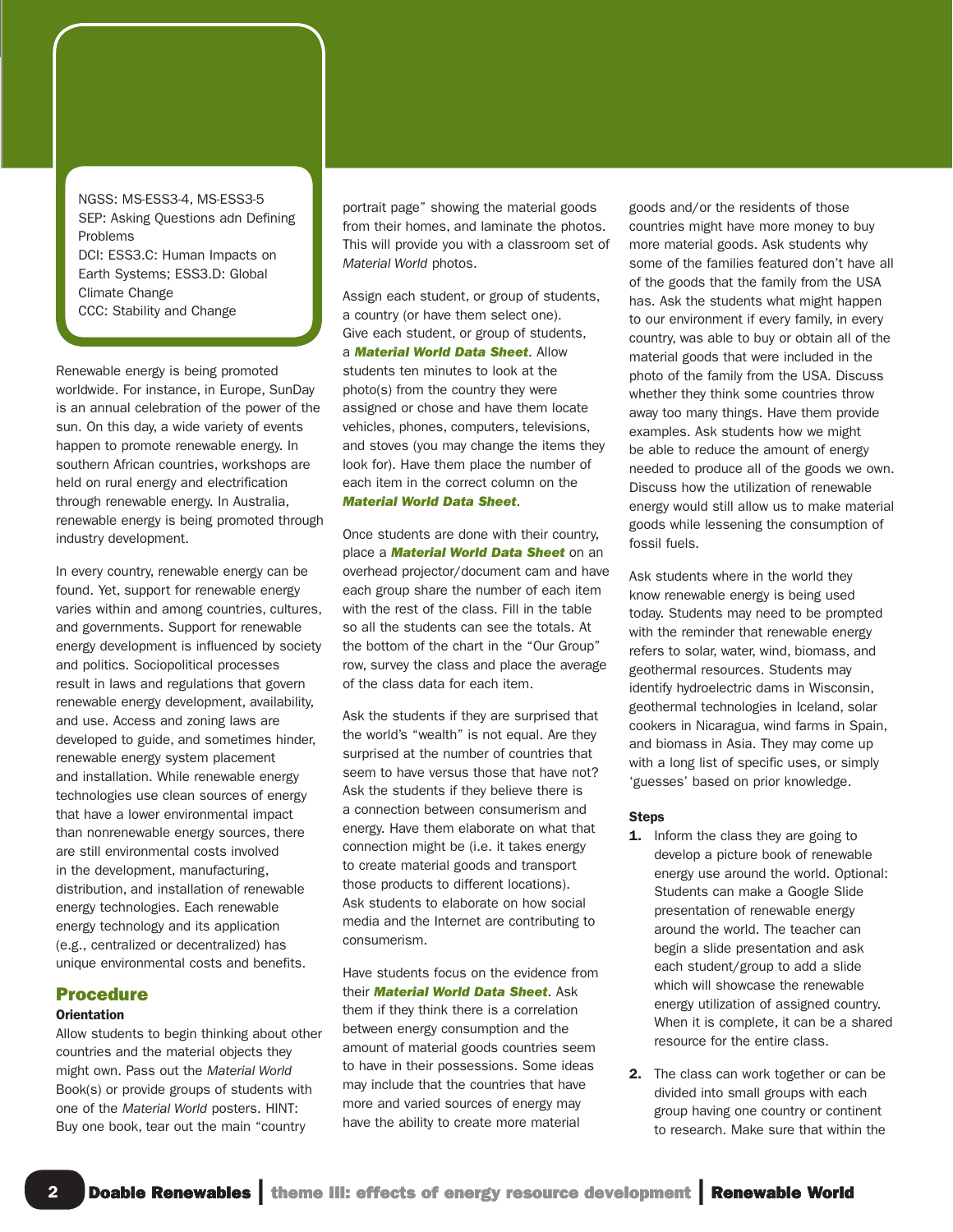class, students choose a variety of countries/regions. Locations that will be researched can be noted on a world map with a pin or flag.

- 3. Tell students that they will be designing a two-page spread for each country researched. Provide text size, margin, and other considerations for students. Suggest that they include aesthetic and cultural graphics (e.g., the country flag or colors).
- 4. As a class, brainstorm the areas of interest to include in the two-page spread and class book. Some possible areas include the following:
- Country name, population, size, political structure and standard of living
- Photographs of renewable energy use in their country (students may have to use photos of countries from their region)
- Energy sources used for heat, fuel, electricity, etc.
- Major renewable energy resources used (solar, geothermal, biomass, etc.)
- Significant applications of renewable energy use (e.g., hydropower provides 70% of countries' electrical needs)
- Major investments or developments in renewable energy (e.g., major oil company provided for photovoltaic arrays in remote locations of a developing country)
- World map with location of country
- **5.** Give students one week to complete their assignment. For photographs of renewable energy use worldwide, students can search through magazines, articles, and the Internet.

#### **Closure**

Before compiling the book, have students present their investigations in front of the class, sharing the details of renewable energy use that they found in their country. Have students place color-coded markers on the class map signifying the significant

renewable energy resources (you may want to establish criteria, e.g., the top three renewable energy resources) that are used within the country or region. Have students turn in their country pages in alphabetical order according to country (or choose another method of organizing). This will provide for easy compilation and grading. Once compiled, copy pages and provide each student with a copy, or ask for a student volunteer to design a cover and keep original in room for students to see.

#### Assessment

#### Formative

- Did students work together cooperatively in groups?
- What strategies did they use to gather information about their resource?
- How many components of renewable energy use in their country did students present?

#### **Summative**

Have students write a paragraph of recommendations on how we, as Americans, can learn from another country's use of renewable energy resources.

#### Extension

As an addition to their country page, have students research the political and societal influences that impact renewable energy use around the world. Ask students to include answers to one or more of the following questions:

- What types of incentives impact renewable energy use in my selected country (e.g., tax incentives)?
- What influence does "payback" have on the renewable energy resources that are used (e.g., biomass vs. PV installations)?
- What support or hindrance is provided by the political structure (e.g., zoning regulations)?
- What impact is large business having on renewable energy development (e.g.,

utility sponsored PV systems)?

• What environmental or societal costs or benefits are involved in the development and use of the renewable energy technologies being used (e.g., hydroelectric dam influencing fish communities or biomass replacing coal)?